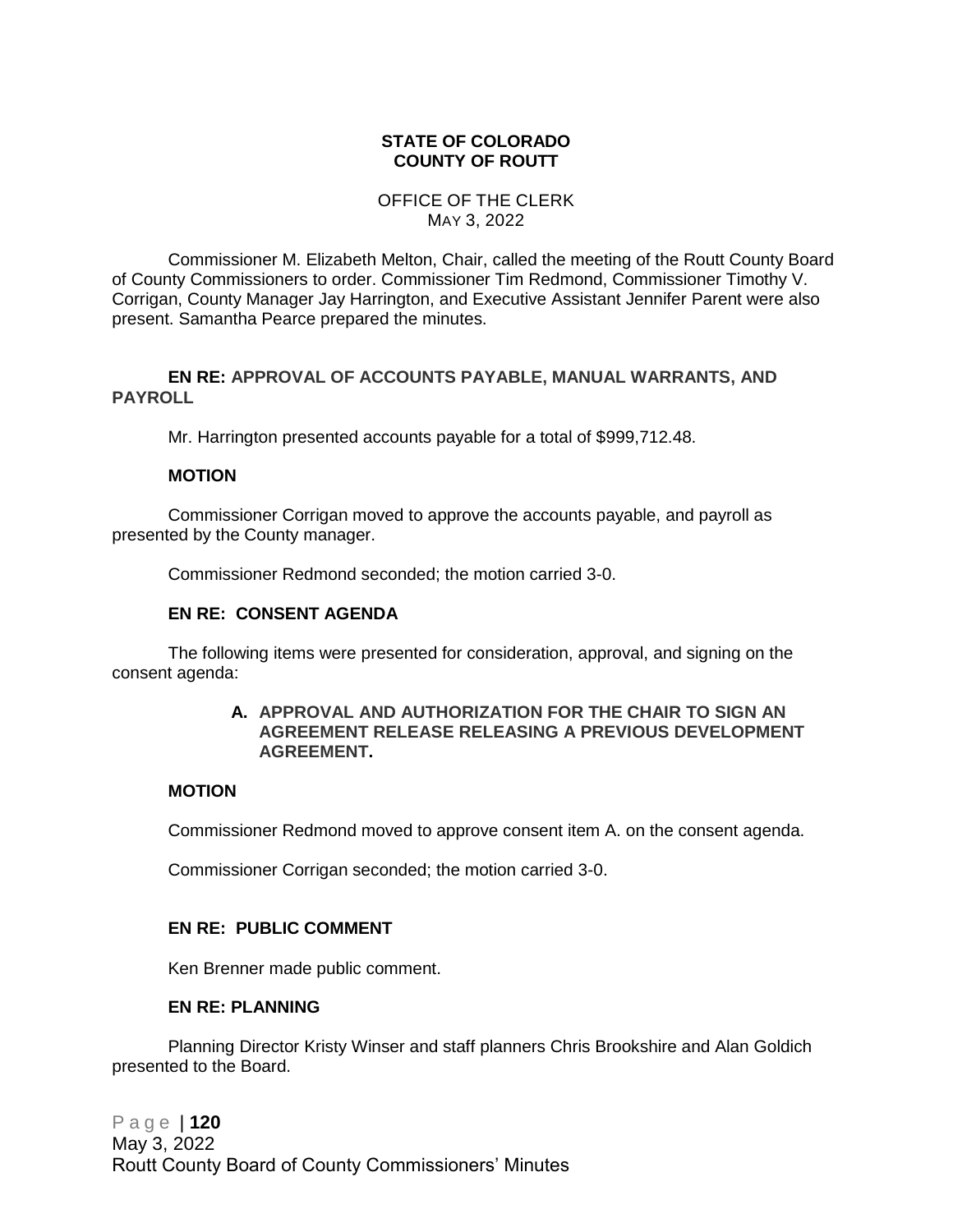#### **ALPINE ACRES REPLAT**

Ms. Brookshire reviewed the petition to subdivide a lot located on the north side of Fish Creek Falls Road (CR 32) into two. She noted that the north side of CR 32 is in the County, the south side is in the City. She reviewed the site plan and noted the location of the existing house on the western portion of the lot, which is accessed via CR 32. The proposed new lot will be accessed from Alpine Drive. Ms. Brookshire stated that the Road & Bridge Department has approved the location of the proposed driveway. All utilities have been contacted and have signed off on the proposal, including Steamboat Springs Water & Sanitation, which will provide water and sewer services to the proposed lot. Ms. Brookshire stated that the only outstanding issue is the southeast corner of the lot, which has been cut off by CR 32 at the intersection with Alpine Drive. She indicated the edge of the paved road on a site plan. She suggested that when it was a dirt road, the road may have shifted to encroach into the lot as drivers rounded the corner. Ms. Brookshire said that an easement will have to be executed for the use of that corner of the property. Ms. Brookshire stated that Planning Commission reviewed the petition and recommended approval of the replat with a fee-in-lieu of dedication of land for public schools and parks of \$7,000 as proposed by the applicant. In response to a question from County Commissioner Corrigan, Mr. Goldich stated that both staff and the applicant feel that the fee-inlieu of \$77,000 as calculated under the County's formula is excessive and inappropriate for this proposal that would create only one new lot. He also stated that the \$77,000 number is the maximum that the Board could require and that the Board could require less. He said that staff reviewed the petitioner's rationale for the \$7,000 and agreed with it, as did Planning Commission.

Mr. Doug Starkey said that they had purchased the property in 2003. He reviewed the proposal to divide the parcel and noted that other lots in the area had been subdivided. He added that the surrounding area has lots of comparable size to what is being proposed. There was no public comment.

Commissioner Redmond suggested that the County's fee-in-lieu formula should be revisited. Ms. Brookshire agreed and said that it has become apparent that the existing formula does not work for small subdivisions like this one. Commissioner Redmond said that he did not think the application should be delayed because of the need to revise the formula. Commissioner Corrigan agreed and stated his support for the proposal. In response to a question from Commissioner Melton, Mr. Goldich said that the minimum lot size for the Low Density Residential zone district is 10,000 sq. ft. Commission Melton agreed that the proposal is consistent with the neighborhood. She stated her support.

#### **MOTION**

Commissioner Corrigan moved to approve the Alpine Acres Replat, item PL20210013, a subdivision of Lot 9 of Alpine Acres into two lots, with the findings of with the following findings of fact:

- 1. The proposal has been determined to be in compliance with the guidelines of the Routt County Master Plan and Sub Area Plan.
- 2. The proposal with the following conditions is in compliance with Sections 4, 5, and 6 of the Routt County Zoning Regulations and Sections 3 and 4 of the Routt County Subdivision Regulations.

P a g e | **121** May 3, 2022 Routt County Board of County Commissioners' Minutes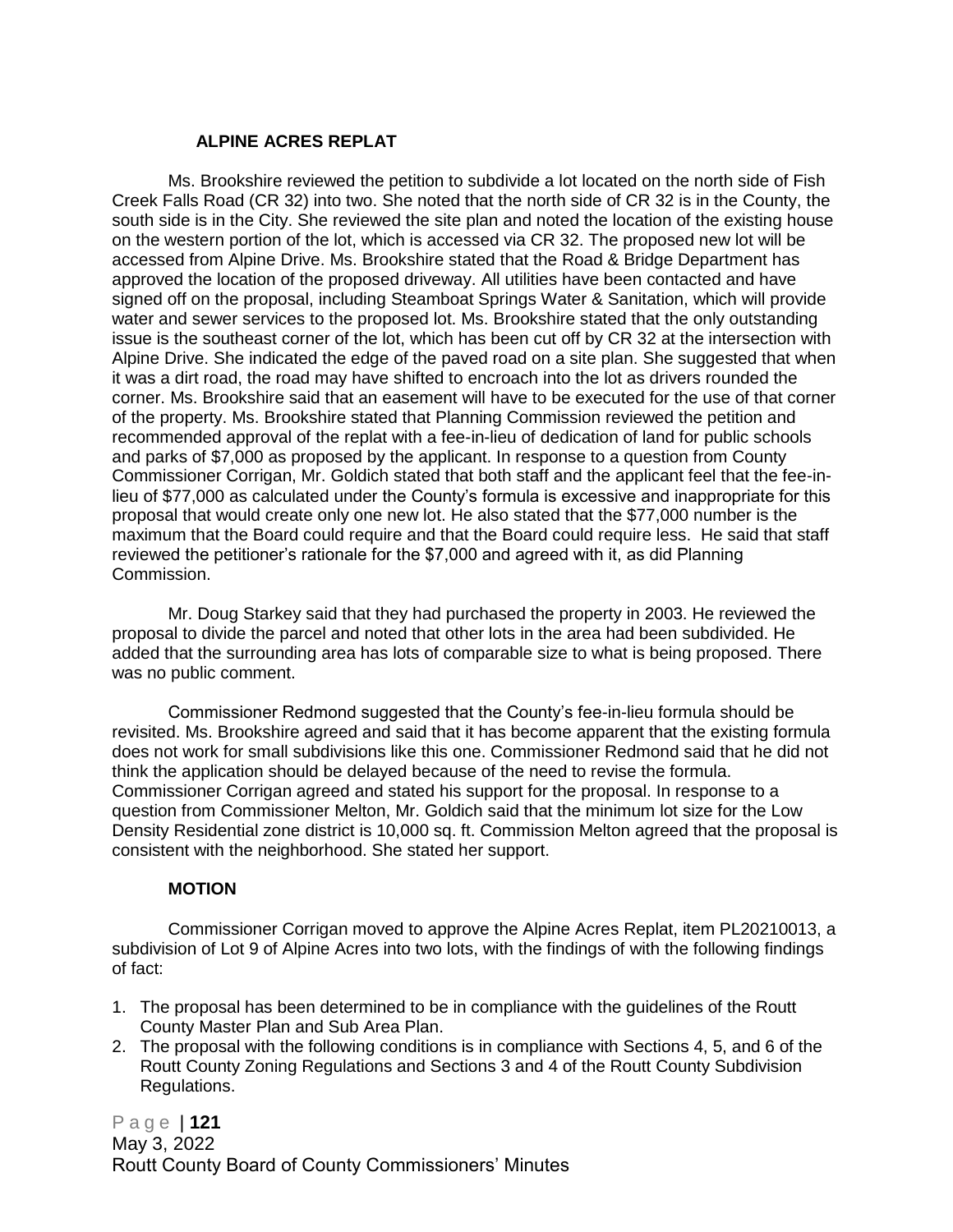CONDITIONS that may be appropriate may include the following: General Conditions:

- **1.** This Preliminary Subdivision Plan approval is contingent upon submittal of a complete application for a Final Subdivision Plan within twelve (12) months. Extensions of up to one (1) year may be approved administratively.
- **2.** Prior to recordation, the applicant shall submit an electronic copy of the approved plat to the County Planning Department in a .DWG format or other format acceptable to the GIS Department.
- **3.** All property taxes must be paid prior to the recording of the plat. A certificate of taxes due shall be submitted showing a \$0 balance prior to recording the plat.
- **4.** The right of way for County Road 32 shall be appropriately dedicated on the final plat.
- **5.** The following notes shall be shown on the plat:
	- a. Existing and new accesses shall meet access standards set forth by the Routt County Road and Bridge Department and Fire Prevention Services.
	- b. Revegetation of disturbed areas shall occur within one growing season with a seed mix that avoids the use of aggressive grasses. See the Colorado State University Extension Office for appropriate grass mixes.
	- c. Routt County (County) and the Steamboat Springs Fire District shall be held harmless from any injury, damage,or claim that may be made against the County or the District by reason of the County's or District's failure to provide ambulance, fire, rescue, or police protection to the property described on this plat, provided that the failure to provide such services dis due to in accessibility of the property by reason of internal roads be impassable. This conditions shall not relieve the County or the District of their responsibility to make a bona fide effort to provide emergency services should the need arise.
- **6.** Address signage shall be in conformance with Routt County Road Addressing, Naming, and Signing Policy shall be located at the entrance to the driveway.
- **7.** A current soils test showing that the soils are sufficiently stable to support development will be required before obtaining a building permit.
- **8.** All exterior lighting shall be downcast and opaquely shielded.
- **9.** The applicant shall pay a fee-in-lieu in the amount of \$7,000 in accordance with Section 3.5.4 of the Routt County Subdivision Regulations prior to recordation of the Final Plat.
- **10.** The Final Plat shall show public road and utility easements along all lot lines and such shall be dedicated appropriately.
- **11.** The Final Plan shall show the easement for the right of way of Alpine Drive located at the southeast corner of proposed Lot 2. A legal description of the right of way shall be submitted and documents recorded with the Final Plat.
- **12.** New lot owners planning on building a home on the lot will be required to obtain a grading and excavation permit from the Road and Bridge Department for any earth moving activities that require more that 300 cubic yards of dirt.
- **13.** Driveway grades are not shown on the plans. The driveways to the homes shall adhere to the Road and Bridge Department standards. These standards are available on the Road and Bridge website.
- **14.** Construction activities shall be confined to the lot limits.
- **15.** No snow storage is shown on the plan. All snow storage shall be contained on the lots. Homeowners will not be allowed to plow snow across the road.

Commissioner Redmond seconded; the motion carried 3-0.

P a g e | **122** May 3, 2022 Routt County Board of County Commissioners' Minutes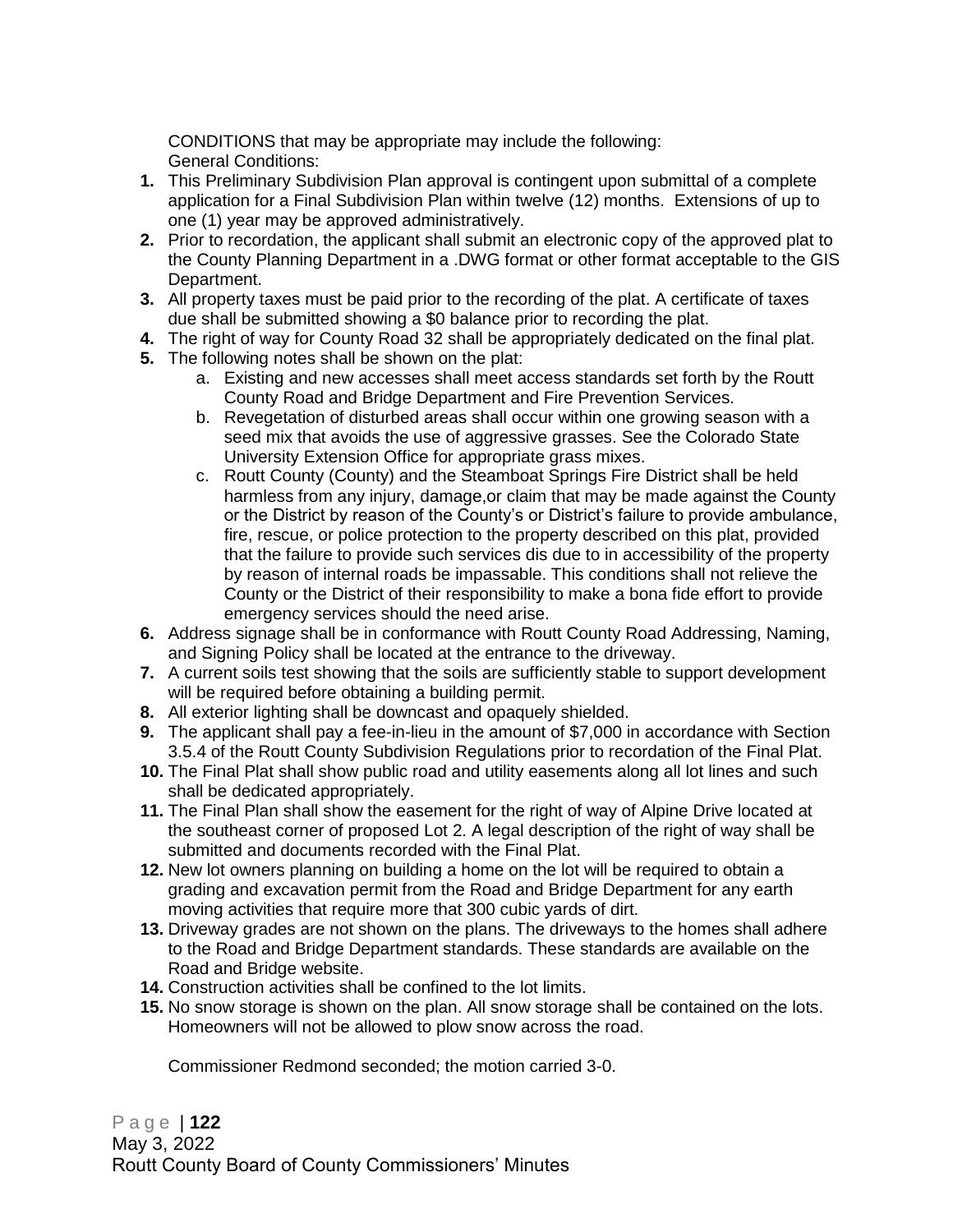#### **HUMBLE RANCH SPECIAL USE PERMIT**

The petitioners presented a video reviewing the history of the Humble Ranch Education and Therapy Center, a 501(c)3 non-profit organization. They reviewed the activities that have occurred on the ranch since the original Special Use Permit (SUP) was granted in 1999. Cattle and yak ranching, fundraising events, weddings, and nightly rentals have all taken place on the ranch and have provided funding for the operation, which provides mounted and non-mounted equine therapy for those with physical and cognitive limitations. The presenter reviewed the improvements that had been made to the ranch over the years and the ways the programming has evolved. She said that the requested renewal of the nightly rentals of the cabin and lodge on the property would be crucial to the continuing operation of the organization and its programming. She said that the maximum number of guests that could be accommodated is 14. The operators of the ranch will be on site at all times, and nightly rentals would only be offered when the facilities are not occupied by therapy program participants.

Mr. Goldich said that the item under consideration is a single provision in the original permit allowing nightly rentals on the property. No other aspects of the operation, which were all approved in 1999, are being considered as they were approved for life of use. Mr. Goldich acknowledged that it is quite unusual for a single condition of approval to have a term limit that is not consistent with the rest of the permit. He reported that Planning Commission unanimously recommended approval of the petition, with the conditions listed in the minutes. Mr. Goldich reviewed the relationship between the Humble Ranch SUP and the Agate Creek Preserve LPS, which were both approved in 1999. He presented a site plan and indicated the Humble Ranch SUP permit boundary, located on the Remainder Parcel and Lot 18. He reviewed the location of the facilities and the building envelopes for the Trousil's residence and the main ranch compound. Mr. Goldich reviewed what was approved with the original SUP, noting that only one of the approved four cabins has been constructed. He presented photos of the lodge and cabin. He added that no complaints have been received about any aspect of the operation, but that it was discovered that two loafing sheds on Lot 18 are located outside of the building envelope. A condition has been included requiring these to be relocated.

In response to a question from Commissioner Corrigan, Mr. Goldich confirmed that the non-profit status of the applicant has no bearing on the review process. Commissioner Melton asked why the nightly rentals would have been subject to the 5-year term. Ms. Winser stated that no rationale was provided in the minutes and no concerns had been expressed by the neighbors.

#### Public Comment

Ms. Carol Iverson stated that she lives in Country Green and was not notified of the renewal application although she is an adjacent property owner. She said that the problem is due an intervening grazing parcel that is part of Humble Ranch. She said that she is supportive of Humble Ranch and its current operators, but expressed concerns with what would happen in the future. Commissioner Melton encouraged Ms. Iverson to discuss her concerns with Planning staff. She closed public comment.

Commissioner Corrigan stated his support for the proposal, which he offered was merely cleaning up a loose end from the original permit. Commissioner Redmond commended the applicant on their track record. Commissioner Melton agreed with Commissioner Corrigan's comments and stated her support.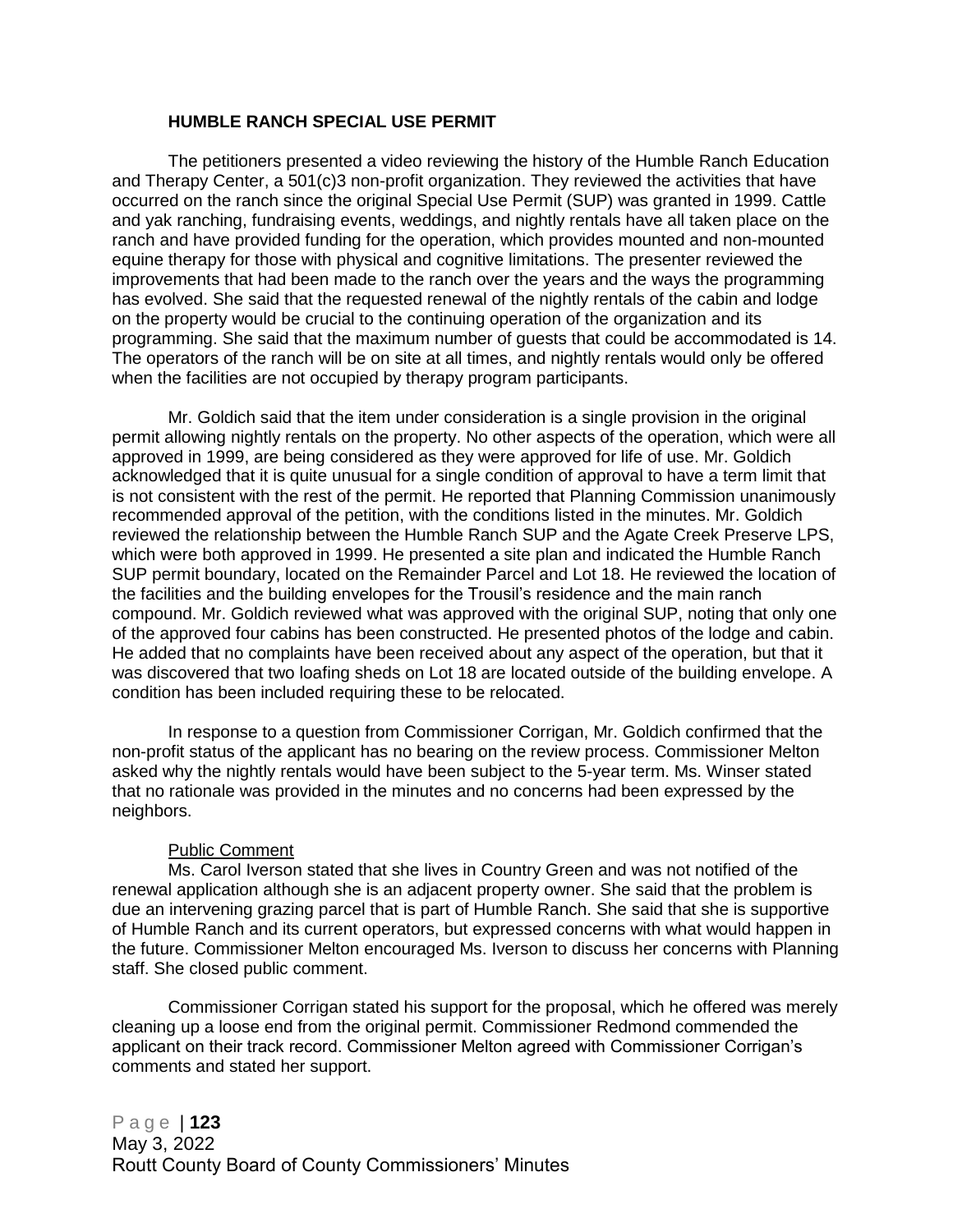# **MOTION**

Commissioned Redmond moved to approve of Special Use Permit PL2022000, a renewal of Permit #99-207, with the findings of fact that the proposal, with the following conditions, meets the applicable guidelines of the Routt County Master Plan and is in compliance with Sections 4, 5, and 6 of the Routt County Zoning Regulations

General Conditions:

- 1. The SUP is contingent upon compliance with the applicable provisions of the Routt County Zoning Regulations including but not limited to Sections 5 and 6.
- 2. Any complaints or concerns which may arise from the construction or operation of the camp, nightly rentals and community center may be cause for review of the Special Use Permit at any time, and amendment or addition of conditions, or revocation of the permit, if necessary.
- 3. The Permittee shall prevent the spread of weeds to surrounding lands and comply with the most current version of the Colorado Noxious Weed Act and Routt County regulations for noxious weeds.
- 4. In the event that Routt County commences an action to enforce or interpret this SUP, the substantially prevailing party shall be entitled to recover its costs in such action including, without limitation, attorney fees.
- 5. No junk, trash, or inoperative vehicles shall be stored or allowed to remain on the property.
- 6. Prior to the issuance of the permit, the permittee shall provide evidence of liability insurance in compliance with the County's Insurance and Surety Requirements policy then in effect. The certificate of insurance shall include all permit numbers associated with the activity and Routt County shall be named as an additional insured. Permittee shall notify the Routt County Planning Department of any claims made against the policy.
- 7. Permits will be assessed an Annual Fee in accordance with the Fee Schedule in Appendix B of the Routt County Zoning Regulations.
- 8. This approval is contingent upon the acquisition of and compliance with any required federal, state and local permits. The operation shall comply with all federal, state and local laws. Copies of permits or letters of approval shall be submitted to the Routt County Planning Department prior to the commencement of operations.
- 9. Fuel, flammable materials, or hazardous materials shall be kept in a safe area and shall be stored in accordance with state and local environmental requirements.
- 10. All trash shall be stored either inside a garage or inside Interagency Grizzly Bear Committee (IGBC) certified receptacles.
- 11. The Planning Director may approve minor improvements and/or additions to the SUP plan that do not cause an increase in guest or employee numbers, traffic and other off-site impacts. Requests for such approval shall be in detailed written form accompanied by a site plan and any other applicable information as requested by Planning Staff.
- 12. Transfer of this SUP may occur only after a statement has been filed with the Planning Director by the transferee guaranteeing that they will comply with the terms and conditions of the permit. If transferee is not the landowner of the permitted area, transferee shall submit written consent for the transfer by the landowner. Failure to receive approval for the transfer shall constitute sufficient cause for revocation of the permit if the subject property is transferred. Bonds, insurance certificates or other security required in the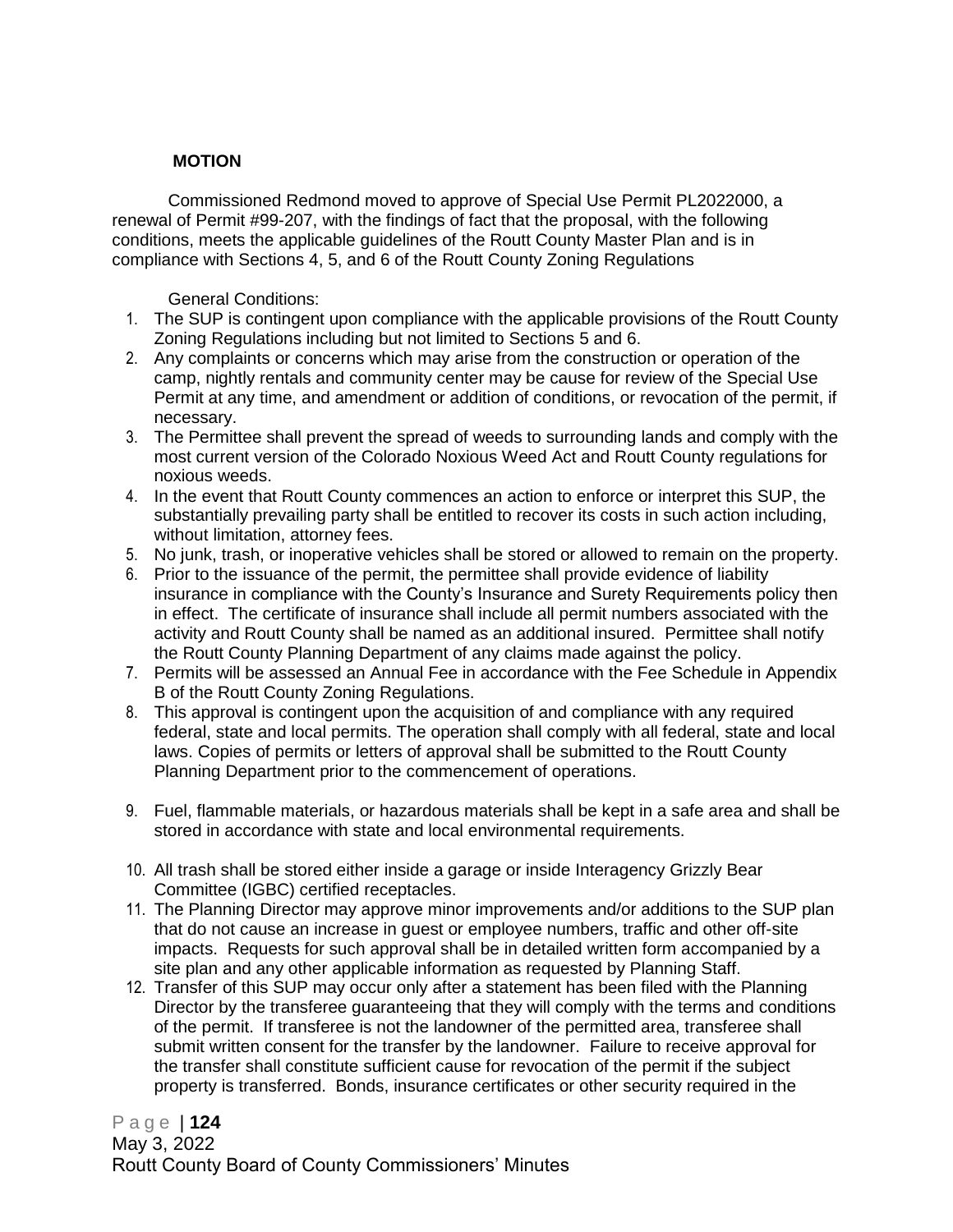permit shall also be filed with the Planning Director by the transferee to assure the work will be completed as specified. Any proposal to change the terms and conditions of a permit shall require a new permit.

# Specific Conditions

- 13. The Special Use Permit is limited to uses and facilities presented in the original project plan under Permit #99-207. Any additional uses or facilities must be applied for in a new or amended application. Those approved uses and facilities include the following:
	- Community center and camp for education and therapy programs.
	- Horseback riding and ranch related activities available to program participants.
	- Nightly rental of the dwelling units while not being used for education and therapy program.
	- Use of the existing ranch house for community center, camp, and nightly rentals.
	- Four (4) cabins total within the platted SUP building envelope containing:
		- 1,200 square feet maximum each
		- Must contain a bathroom and kitchen
- 14. This Special Use Permit is valid for life of use.
- 15. There shall be no public food service or public restaurant facilities on site, except for food service provision for the camp operation.
- 16. The camp, nightly rentals and community center are subject to all State and County health and safety requirements.
- 17. Lighting shall be for security purposes only and shall be downcast. There shall be no general floodlighting of buildings or parking areas.
- 18. There shall be no large outdoor special events such as concerts. Other outdoor events, such as weddings, shall be limited to 6 yearly, with a maximum of 200 people and shall end by 10:00 p.m.
- 19. The Camp shall promote car-pooling and use of shuttle services to mitigate potential increased traffic.
- 20. All roads and driveway cuts and construction areas shall be revegetated with plant materials of adequate quantity and quality within one growing season after disturbance of the area.
- 21. Any improvements to the county road right-of-way shall be approved by the Routt County Public Works Department.
- 22. If the camp ceases operations, and nightly rentals and special events become the dominant use, this permit shall be subject to review by Planning Commission and Board of County Commissioners, with possible termination.
- 23. To handle complaints and terms of the SUP with the Planning Department, a single contact person shall be designated by the owner/operator. In addition, a manager/operator shall live on-site, whenever Special Use activities occur.
- 24. Resort types of amenities including but not limited to pools and tennis courts shall require an amendment to the permit.
- 25. No motorized off-road vehicles such as ATVs and snowmobiles shall be operated by guests associated with the permit.
- 26. Temporary structures, such as tents, for special events are allowed. They are limited to one and 1,200 sq. feet maximum size.
- 27. County Road 14 shall not be used for parking or for Special Use Permit related recreation.
- 28. Cabins, meeting areas and all common spaces shall be sprinkled for fire protection.
- 29. Domestic predators shall be controlled on premises.
- 30. Loafing sheds location outside of the platted building envelopes and within the setbacks must be relocated to compliant locations by October 31, 2022. Commissioner Corrigan seconded the motion.

P a g e | **125**

May 3, 2022 Routt County Board of County Commissioners' Minutes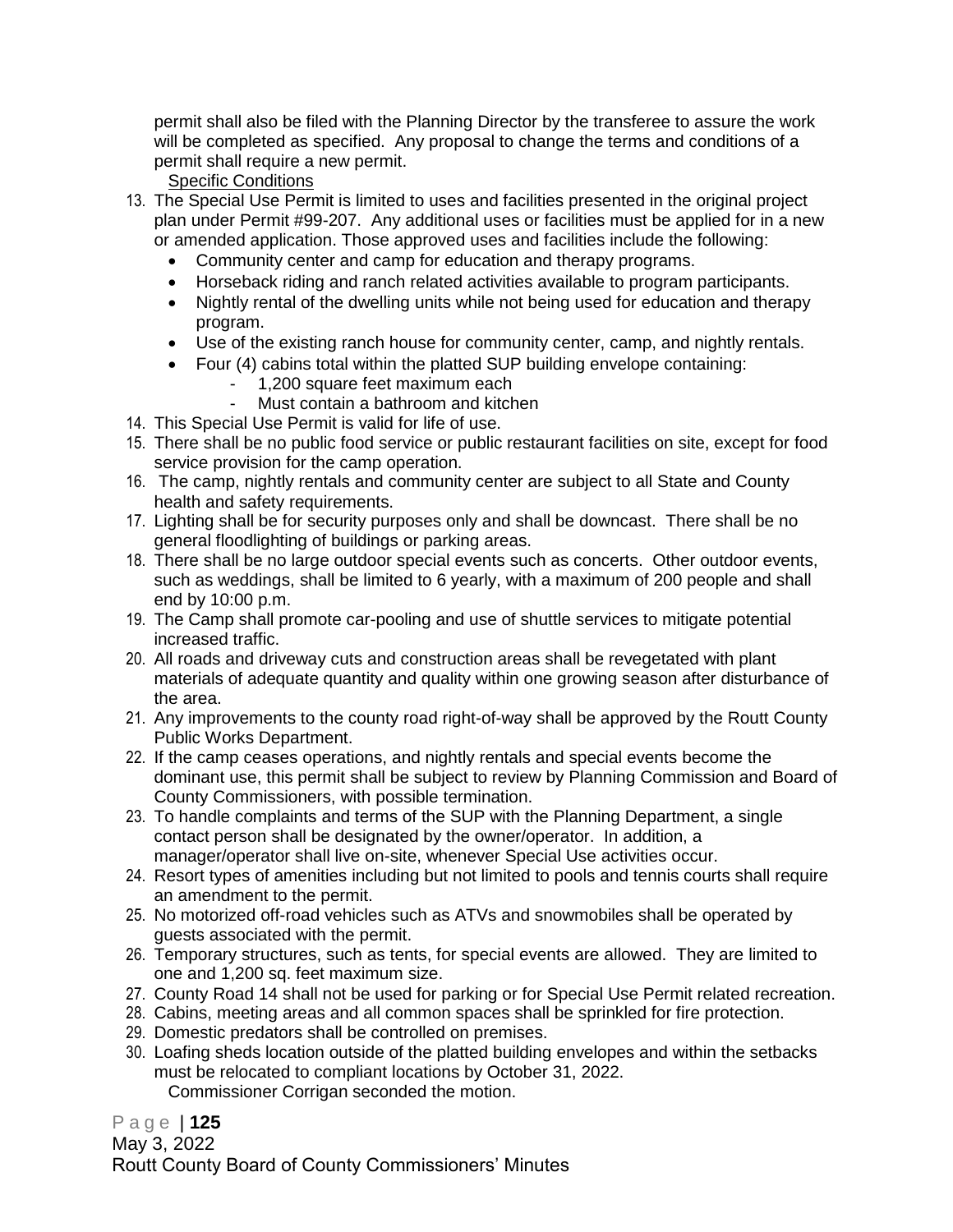The motion carried  $3 - 0$ .

## **SNOW COUNTRY NURSERY CODE ENFORCEMENT**

Commissioner Corrigan disclosed that he was contacted by Mr. Clark, who wanted to register his concern with the process. He said that he had not discussed the issue with Mr. Clark.

Mr. Goldich stated that Planning Department is requesting authorization of legal action to bring the property into compliance with Routt County Zoning Regulations. He added that the property owner has requested the ability to continue to use his property in violation of the Zoning Regulations. He said that the goal of the hearing is to determine if Snow Country Nursery can continue to operate on a specific portion of the property. He explained that staff cannot allow a violation of the Zoning Regulations to continue, so the only process to handle this situation that would allow him to continue to operate is through the code enforcement process. He reviewed the options available to the Board, which include authorizing legal action, not authorizing legal action, or tabling the item until June 30, 2022. He stated that staff is recommending tabling, as Mr. Clark has applied for a Final Planned Unit Development (PUD) Plan to bring the property into compliance and staff would like for that process to go forward before any action is taken against Mr. Clark. A tabling would allow Mr. Clark to continue to use the property for his landscaping business until a decision is made regarding the Final PUD Plan. Mr. Goldich presented a site plan, which includes two parcels. The northern parcel is zoned PUD, but no PUD Plan is in place, so there are no allowed uses. The southern parcel is zoned Agriculture/Forestry (A/F). Mr. Goldich said that Mr. Clark does have an administrative permit to operate his landscaping business on that parcel. The problem is that the operation has expanded into the northern parcel, which is the violation of the Zoning Regulations because there are no approved uses for that parcel. Mr. Goldich reviewed the history of the parcel, which was rezoned from A/F to PUD in 1995. Several PUD applications have been submitted for the property over the years, but none have been finalized. Mr. Goldich discussed the communications between staff and Mr. Clark that occurred after a complaint was filed in the summer of 2021. He said that Mr. Clark has applied for a Final PUD Plan and for a lot line adjustment. Mr. Goldich said that these applications, which are currently being processed, will be heard by Planning Commission and the Board of County Commissioners in the future, so these items will not be discussed at this time.

In response to a question from Commissioner Redmond, Mr. Goldich said that the proposed tabling until June 30<sup>th</sup> should allow sufficient time for a decision to be rendered regarding Mr. Clark's applications, even if all the documents have not been finalized. Commissioner Corrigan asked about the nature of the complaint that had initiated this process. Mr. Goldich said that complaint was with regard to moving boulders onto the property to armor the riverbank. When the complaint was investigated, staff discovered that the operation had expanded onto the northern parcel. Following discussion, it was decided that this was an administrative process, and that it would be inappropriate for the property owner or his representatives to speak.

#### **MOTION**

Commissioner Corrigan move to table the requested code enforcement action to June 30, 2022 to allow for the completion of the review of the applications for the property that are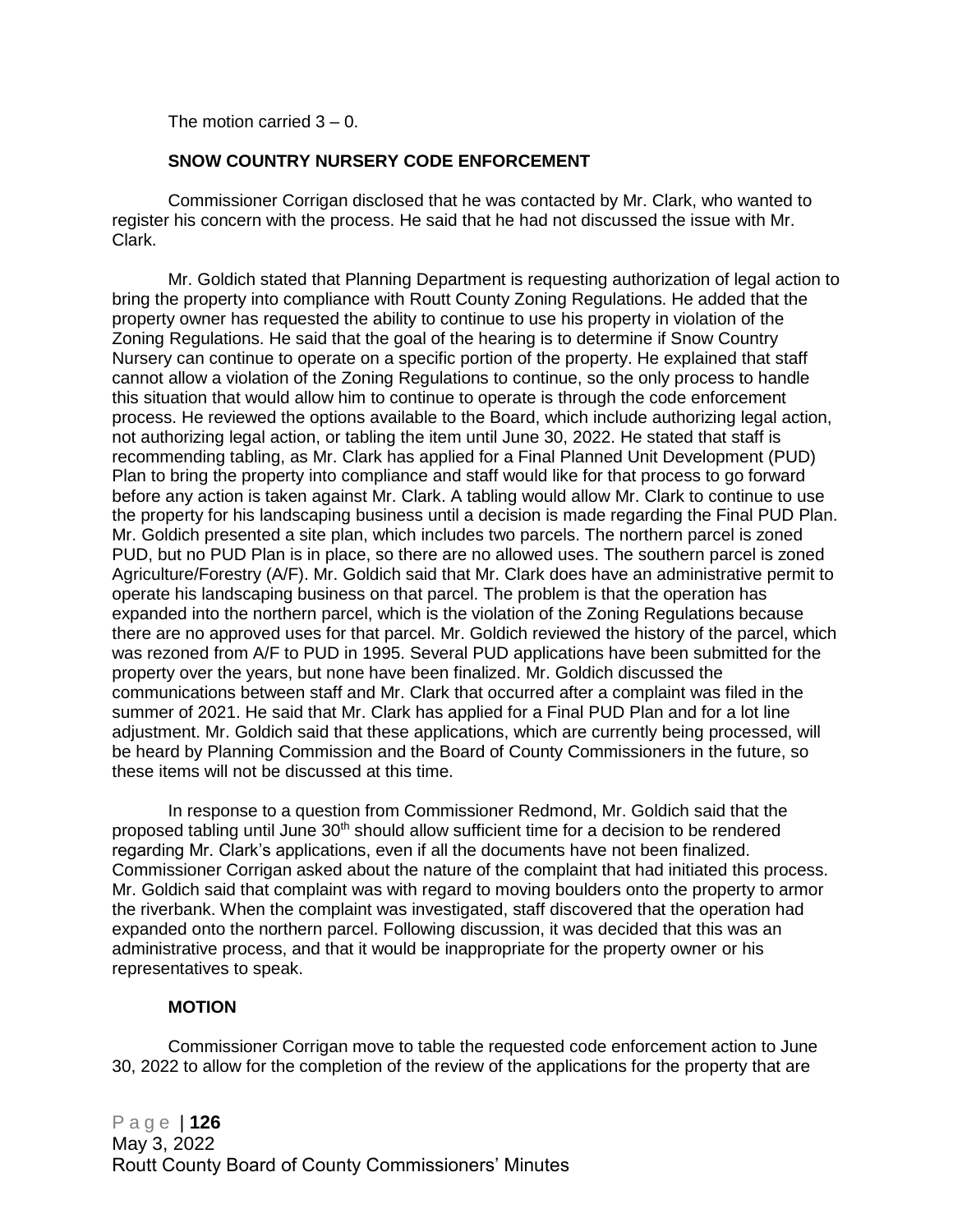currently moving through the Planning Department's review process, and allowing the landowner to continue to conduct a landscaping business on the property during this review.

Commissioner Redmond seconded; the motion carried 3-0.

## **EN RE: ROUTT COUNTY MUSEUMS AND HERITAGE FUND ADVISORY BOARD**

Jennifer Parent and Laurel Watson presented to the Board a consideration to approve Hayden Heritage Center's application for a collection storage flooring project.

The Museum & Heritage Advisory Board (MAHFAB) met on April 12, 2022 to review and recommend funding of 1 new Capacity Building grant: Hayden Heritage Center- Collection Storage Flooring. The Board approves of the grant.

#### **MOTION**

Commissioner Redmond moved to accept the Museum and Heritage Advisory Board's recommendation and approve the Capacity Building Grant application for the Hayden Heritage Center's Collection Storage Flooring Project in the amount of \$9,288.

Commissioner Corrigan seconded; the motion carried 3-0.

#### **EN RE: PURCHASING**

#### **RFP 758 OVERLAY 2022 APPROVAL**

Julie Kennedy, Purchasing Agent, Mike Mordi, Public Works Director presented to the Board a consideration to approve the purchase for Overlay 2022, the Chair sign the Notice of Award and authorize the County Manager to electronically sign the Purchase Order to Elam Construction, Inc. in the amount of \$1,446,705.

Ms. Kennedy sent out IFB 758 Overlay 2022 to the two known vendors, United and Elam. Elam was the low bidder.

#### **MOTION**

Commissioner Corrigan moved to approve the purchase, authorize the Chair to sign the Notice of award, and authorize the County manager to electronically sign the Purchase Order to Elam Construction, Inc. in the amount of \$1,446,705 noting that this may require a supplemental budget.

Commissioner Redmond seconded; the motion carried 3-0.

#### **RFP 759 CHIP SEAL 2022 APPROVAL**

Ms. Kennedy, Mr. Mordi, presented to the Board a Request to approve the award, authorize the Chair sign the Notice of Award, and authorize the County Manager to electronically sign the Purchase Order to GMCO Limited Liability Company of Colorado in the amount not to exceed \$2,095,002.40 for the Road & Bridge Chip Seal 2022 project.

P a g e | **127** May 3, 2022 Routt County Board of County Commissioners' Minutes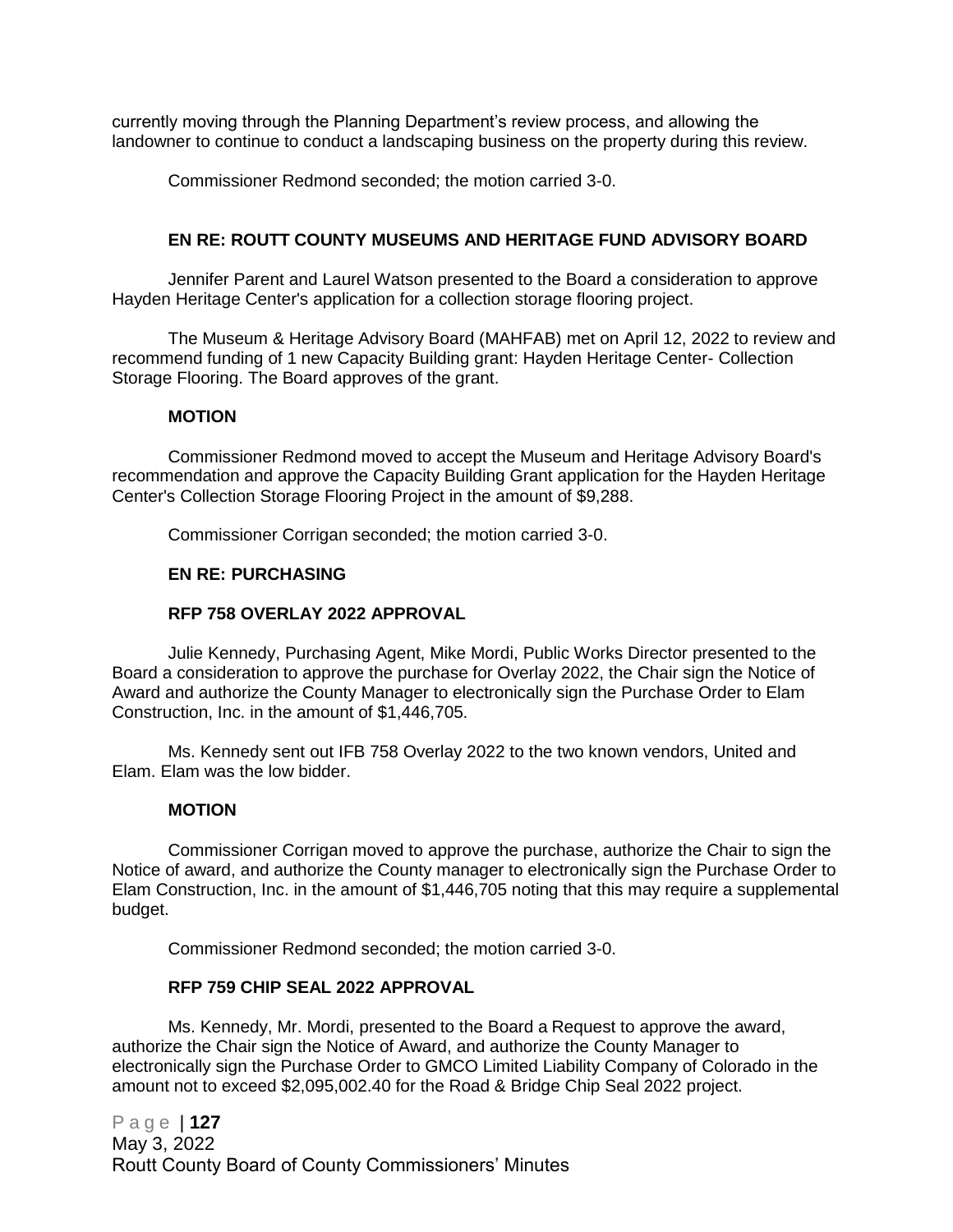#### Ms. Kennedy sent out IFB 759 Chip Seal 2022 to eleven Vendors and received one bid from GMCO LIMITED LIABLITY COMPANY OF COLORADO of Colorado. **MOTION**

Commissioner Redmond moved to approve the award, authorize the Chair to sign the Notice of award, and authorize the County manager to electronically sign the Purchase Order to GMCO Limited Liability Company of Colorado in the amount not to exceed \$2,095,002.40 noting that this may require a supplemental budget.

Commissioner Corrigan seconded; the motion carried 3-0.

#### **EN RE: HUMAN SERVICES**

Kelly Kissling, Director presented to the Board a request for direction to increase hours and position of the DHS Collaborative Management Program.

The Collaborative Management Program (CMP) position has historically been part time, but the intensity and scope of work has increased. Past coordinators could not increase hours and noted challenges in providing services to as many families as they wanted too.

Previously, \$25,000 of the funding went to the schools to support Mind Springs Health intensive therapy program. This model has changed within the school districts, requiring less funding to support this program. The funding can be used for salary instead. The CMP coordinator works closely with the school counselors. With extra hours the CMP staff can provide case management services to families and collect data to support the efforts.

This position can be fully supported by current CMP allocation and reserves for the next two years, without additional grants. If approved though, CMP staff can apply for additional CMP funding starting July 1st, 2022, reducing or eliminating the need to go into CMP reserves. Grants could also be used to support this positon, as it is well supported in the community and serves families involved in several systems.

The Commissioners asked clarifying questions about the roles of the position and the budget for the salary of the position.

#### **MOTION**

Commissioner Corrigan moved to approve moving the CMP position to full time starting June 1, 2022.

Commissioner Redmond seconded; the motion carried 3-0.

#### **EN RE: HUMAN RESOURCES**

Kathy Nelson, Director, and Erick Knaus presented to the Board a consideration to approve the Routt County Grievance Policy updates.

There has been a request from management to update the current Grievance Policy and related sections of the Personnel Handbook (Sections 6.2, 6.3, and 6.4). Ms. Nelson presented

P a g e | **128** May 3, 2022 Routt County Board of County Commissioners' Minutes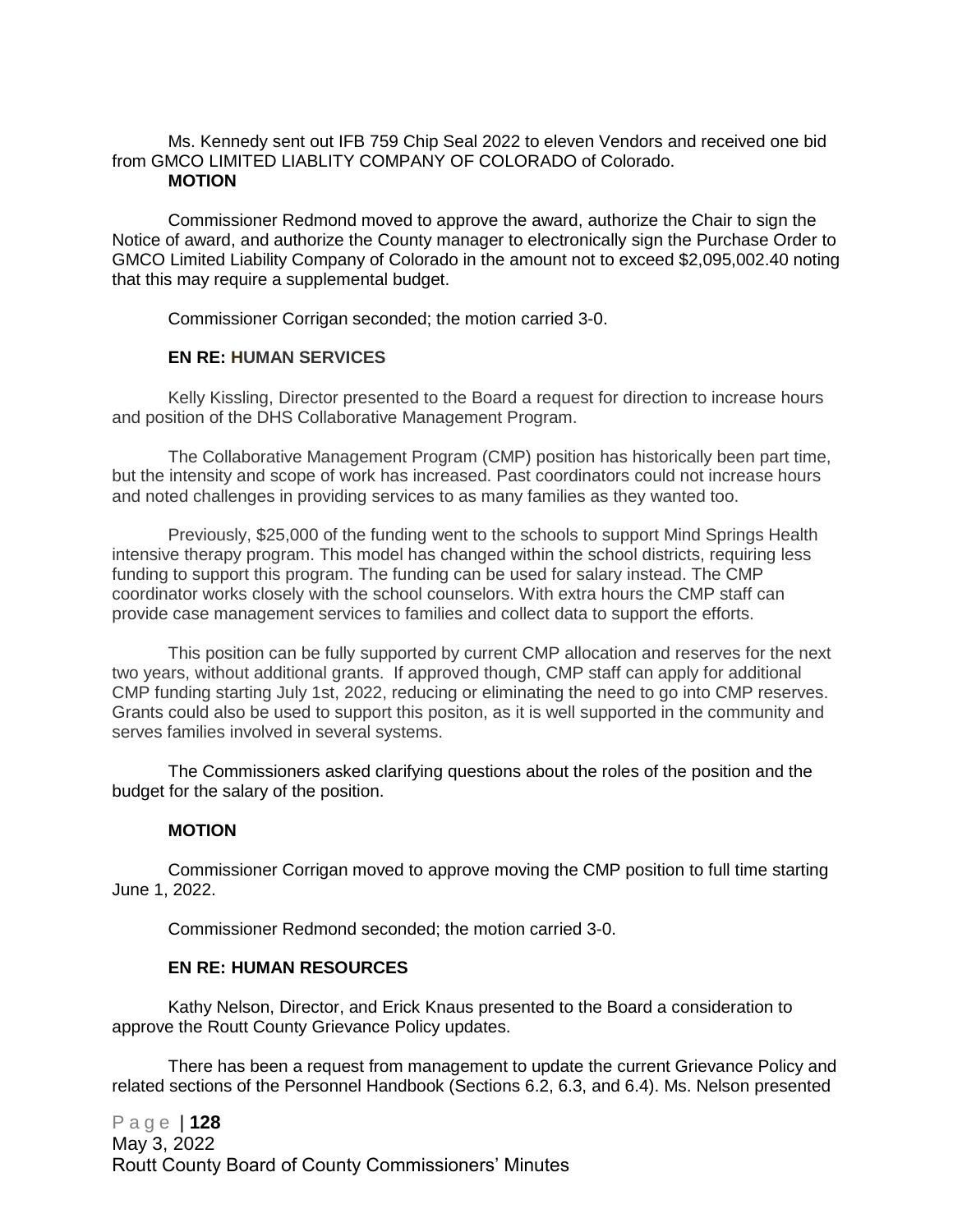the updated policy with all of the recommended changes. Both the County Manager and the County Attorney have reviewed and approved these changes and recommended this be placed on the agenda for consideration and approval. If approved, these updates would go into effect immediately and supersede the existing policy and related policies.

The updates in the policy include removing and replacing section 5.5 thru end of chapter 5.

#### 5.5 DISCIPLINARY ACTION

Any employment action that impacts an employee's pay or affects the duties of an employee is considered "disciplinary action" as that term is used herein. Verbal or written counseling is not considered disciplinary action. Action taken by management in an individual case does not establish a precedent in other circumstances. All disciplinary actions are at the discretion of the relevant Department Head except as provided below.

#### 5.6 GRIEVANCE OF DISCIPLINARY ACTION

Department Heads or Elected Officials or their designees may only take disciplinary action as described above concerning the employment of those employees they supervise after discussing the decision with the Human Resources Department or, in the case of the Human Resources Department, with the County Manager. If disciplinary action proceeds, the subject employee may request an initial review meeting with the Human Resources Department and the Department Head or Elected Official (or designee) within seven business days of being notified of such action. The review meeting is a condition precedent to any grievance as described below.

If the employee is dissatisfied with any result of the review meeting, the employee may file a written grievance within seven business days after notice of the result. Such grievance shall be filed with the County Manager identifying the nature of the complaint, any other relevant information or documentation, and the expected remedy. The County Manager, at their sole discretion, may meet with the employee and/or other involved individuals to discuss and assess the grievance. The County Manager will respond to the grievance with a written decision within seven business days of receiving the grievance either upholding or denying the grievance. If the County Manager needs more than seven business days to investigate the grievance and make a decision, they will notify the employee in writing.

This policy shall also apply in those cases where the County Manager is the employee's direct supervisor or took the disciplinary action regarding the subject employee. The disciplinary action may be upheld, rescinded, or amended but, in any case, is effective on the date of original notice. In all circumstances, the County Manager's decision shall be deemed final agency action.

Nothing in this section constitutes an employment agreement or is intended to affect the at-will employment relationship. This policy shall control in all circumstances where this policy contradicts other Routt County policies or procedures.

Also addressing:

#### 6.1 SEMI-ANNUAL REVIEWS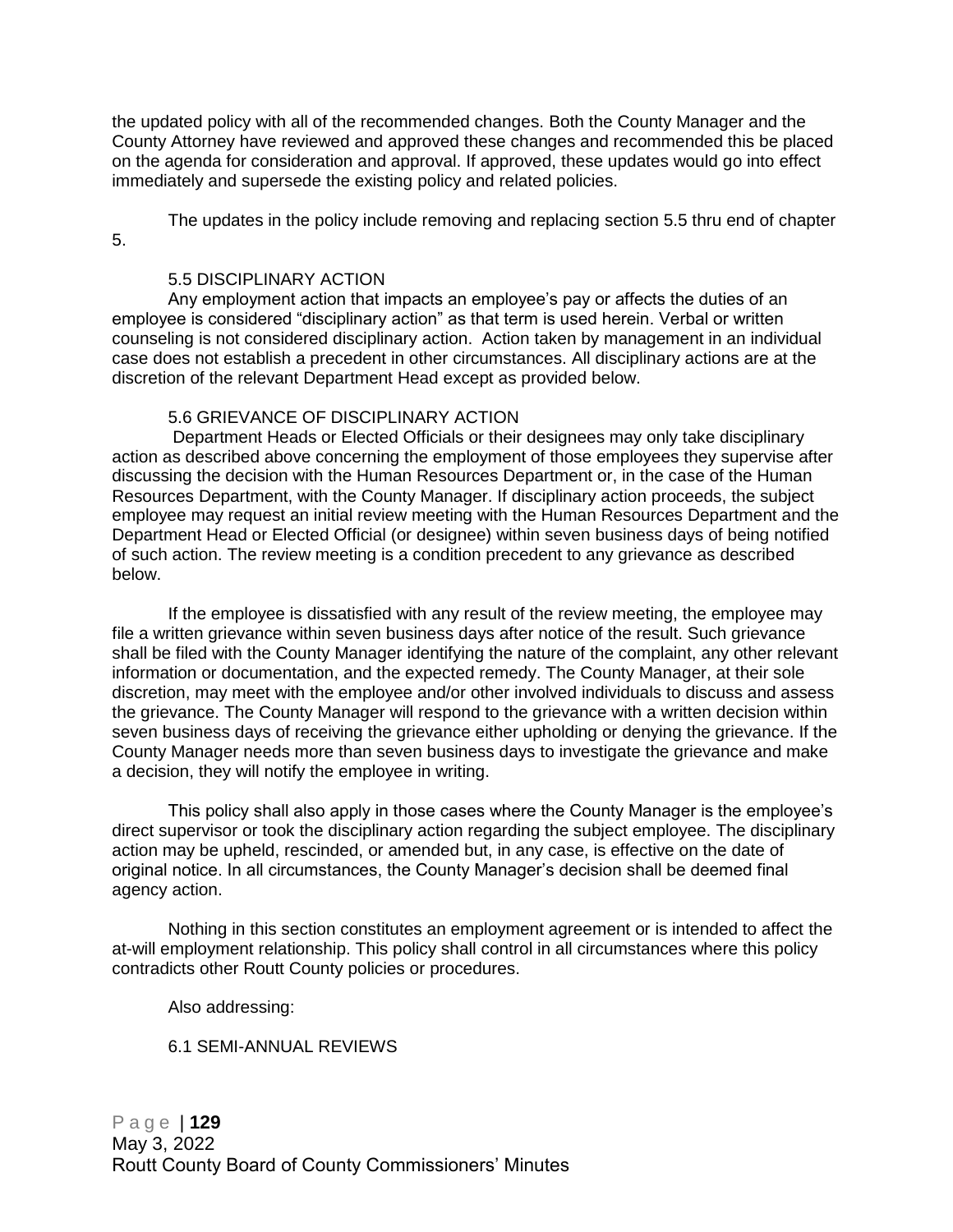6.1.1 Routt County encourages its Department Heads to prepare semi-annual performance reviews for all Regular Employees using the Employee Performance Review Form attached as Appendix I. Department Heads may also use other review forms, in addition to the Employee Performance Review Form, to meet the specialized needs of the department. Copies of all such reviews should be given to the Human Resources Director for retention in the Personnel File of the employee being reviewed. All reviews maintained in an employee's Personnel File are available for review by the employee during normal business hours upon appointment.

6.1.2 Routt County encourages the County Manager to formally review the performance of all Appointed Department Heads at least annually. Any written review will become a part of the Department Head's Personnel File.

6.1.3 The Board of County Commissioners will endeavor to formally review the performance of the County Manager and the County Attorney at least annually. Any written review will become a part of the Personnel File of the employee reviewed.

The Commissioners asked Mr. Knaus and Ms. Nelson clarifying questions about the proposed grievance policy procedures.

#### **MOTION**

Commissioner Corrigan moved to approve the Routt County Grievance Policy updates as presented.

Commissioner Redmond seconded; the motion carried 3-0.

#### **EN RE: LEGAL**

Erick Knaus, County Attorney presented to the Board a Consideration to hire a full time Office Technician instead of filling the vacant Paralegal position and approval to hire the Office Technician at no higher than step 5.

The County Attorney's Office (CAO) Paralegal position has been vacant since April 8, 2022. After several interviews of candidates to fill this position, I would like to hire an Office Technician to meet immediate demands and potentially train the right candidate to be promoted to the Paralegal after training and experience. The 1.0 FTE Paralegal position approved in the 2022 budget will remain vacant so long as the CAO Office Technician position is in place.

The 2022 personnel budget for the CAO includes an approved full-time Paralegal position at step 9 and one eligible step increase to step 10 with a total cost of \$126,810 including benefits. The former Paralegal worked 748 hours in 2022 prior to resignation costing \$35,240 including benefits leaving a favorable budget variance of \$91,570.

The CAO is requesting that, instead of filling the 1.0 FTE, budgeted Paralegal position, that a 1.0 FTE Office Technician position be approved. The CAO requests hiring the Office Technician at no higher than step 5 of the Office Tech payscale. The 2022 projected cost to hire the Office Technician at step 5 full time is \$40,990 including benefits using an estimated hire date of 6/1/2022.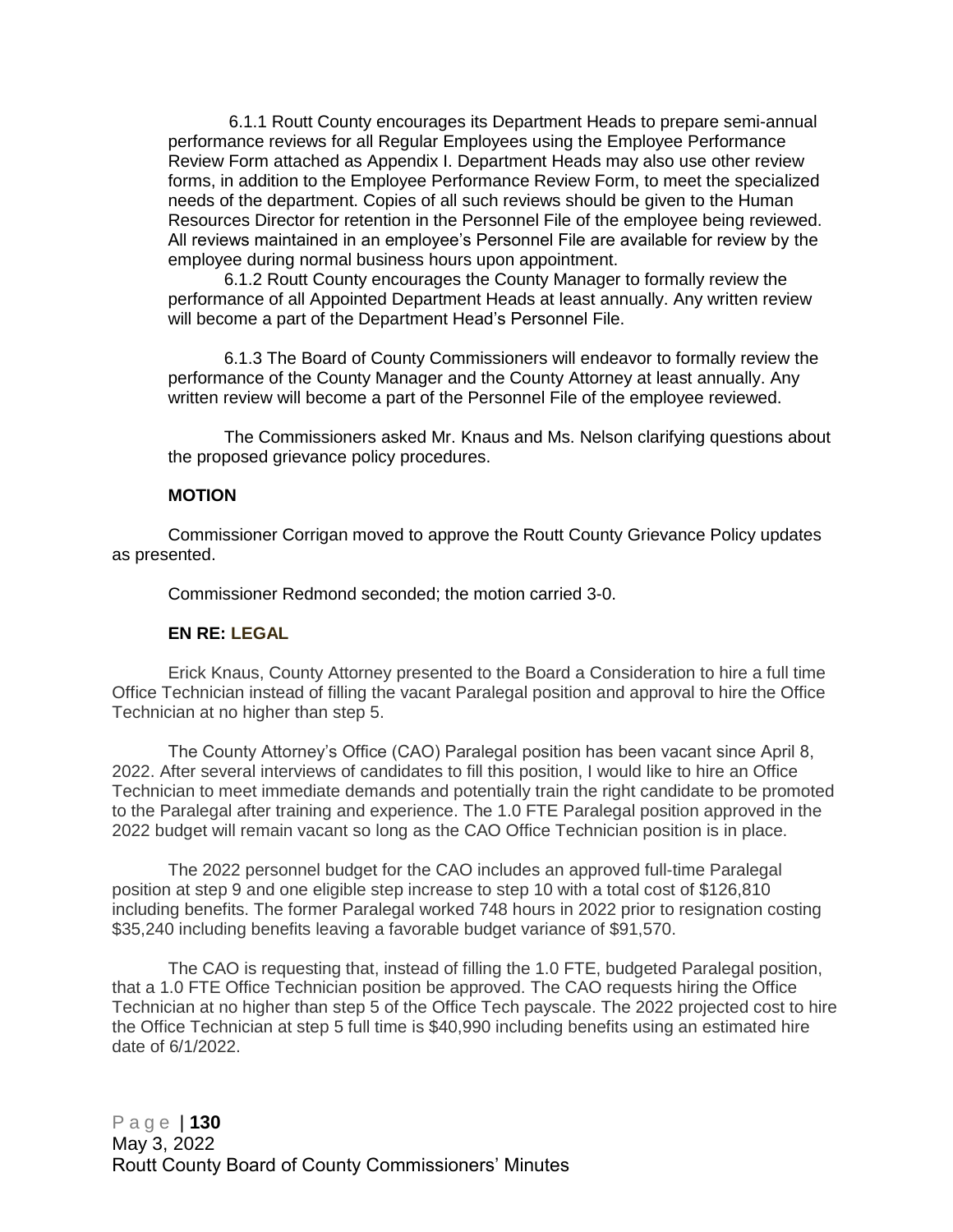The Commissioners asked clarifying questions about the purpose of restructuring the Attorneys office and hiring an Office Tech over a Paralegal.

# **MOTION**

Commissioner Redmond moved to permit the County Attorney's Office to hire a 1.0 FTE Office Technician at no higher than step 5 unless or until the Paralegal position is filled.

Commissioner Corrigan seconded; the motion carried 3-0.

No further business coming before the Board, same adjourned sine die.

 $\overline{\phantom{a}}$ [Jenny L Thomas](https://na4.documents.adobe.com/verifier?tx=CBJCHBCAABAA6HkbiRNhiKdUJkLpCrNrFHEhF_zgFKQc) Byneth

Jenny L. Thomas[, Clerk and Recorder](https://na4.documents.adobe.com/verifier?tx=CBJCHBCAABAA6HkbiRNhiKdUJkLpCrNrFHEhF_zgFKQc) M. Elizabeth Melton, Chair

 $\sqcup$ ull 9, ZUZZ $\sqcup$ Date